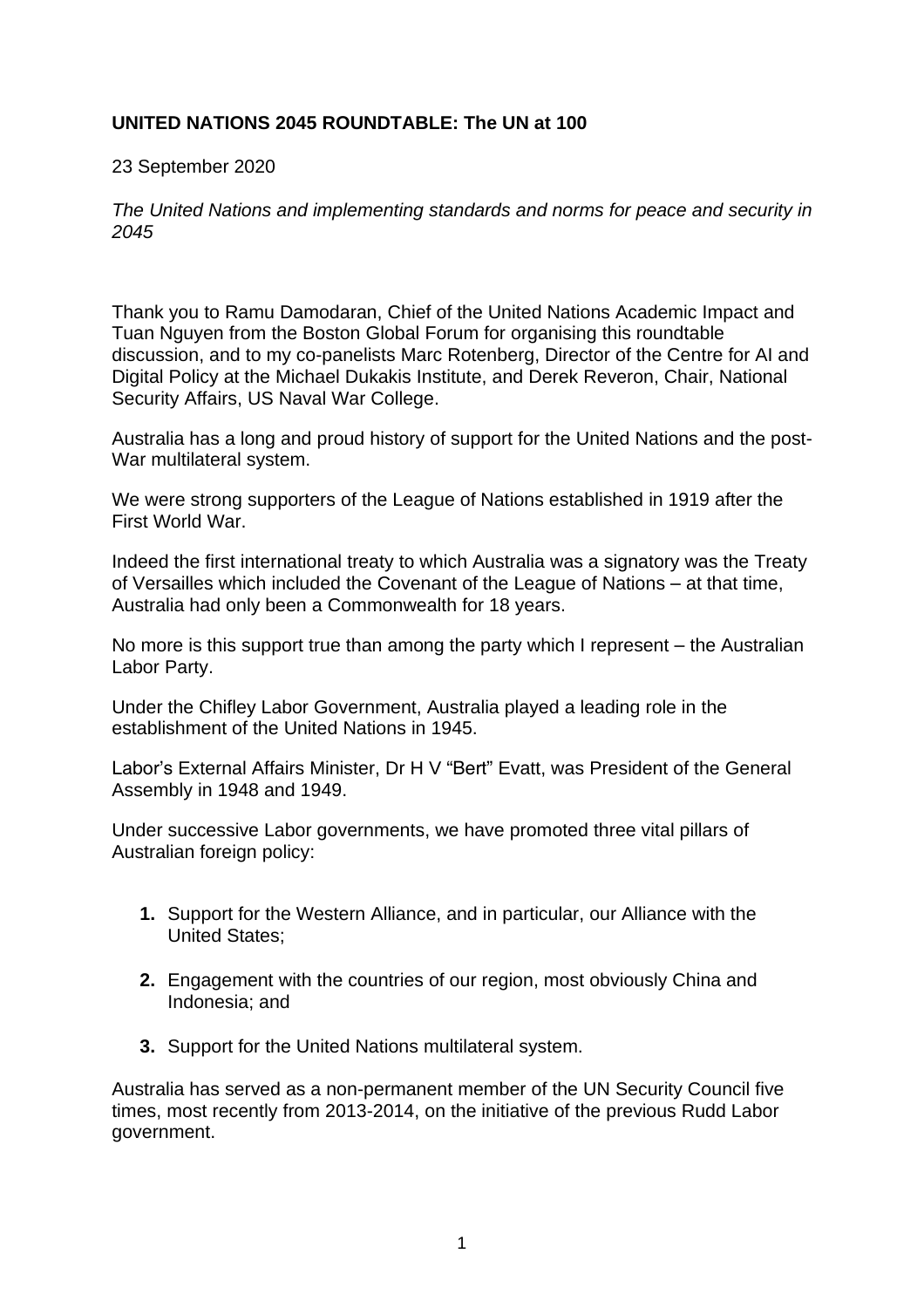Most recently, Australia served through the 2018-2020 term on the 47 member UN Human Rights Council.

Here, we led the push for the adoption of Resolution 2166 to bring accountability and justice to the 298 victims of downed Malaysian Airlines Flight MH17 – including 38 Australians.

We are also a founding member and driving force behind the Asia Pacific Economic Forum (APEC) and its heads of government meeting.

APEC has been a key driver of regional free trade, resulting in great GDP and wealth gains for the countries in our Asia Pacific neighbourhood.

Under the stewardship of former Foreign Minister Gareth Evans we were instrumental in the UN Peace and Resettlement Plan for Cambodia, and more recently we have been heavily involved in the Syrian Humanitarian Response – committing more than \$400 million in aid.

Earlier this year, we saw a localised coronavirus outbreak in China morph into a global pandemic that not only threatened the lives of potentially thousands of Australians, but also social and political stability around the world.

Australia led the call for an independent, multilateral inquiry into the origins of this pandemic.

Instead of this being welcomed, CCP officials – rather predictably – imposed a suite of selective tariffs on Australian exports.

It is hard to see this as anything other than punishment for our temerity.

But sadly, the UN has always had trouble functioning in the way its founders envisaged.

The main sticking point in realising the success of its multilateralst aims has been the lack of will by the majority of its member states – both large and small – to make it work effectively.

There have been almost continuous efforts since the 1940s to reform and improve the working of the UN, but they have almost always come to grief on the rocks of national self-interest.

It is very easy to be critical or dismissive of the UN as an institution, but the fundamental problem has never been the UN itself, and its ideals, but rather, it has always been its member states.

When the UN was founded in 1945, it had 51 member states.

Today the UN has 193 member states.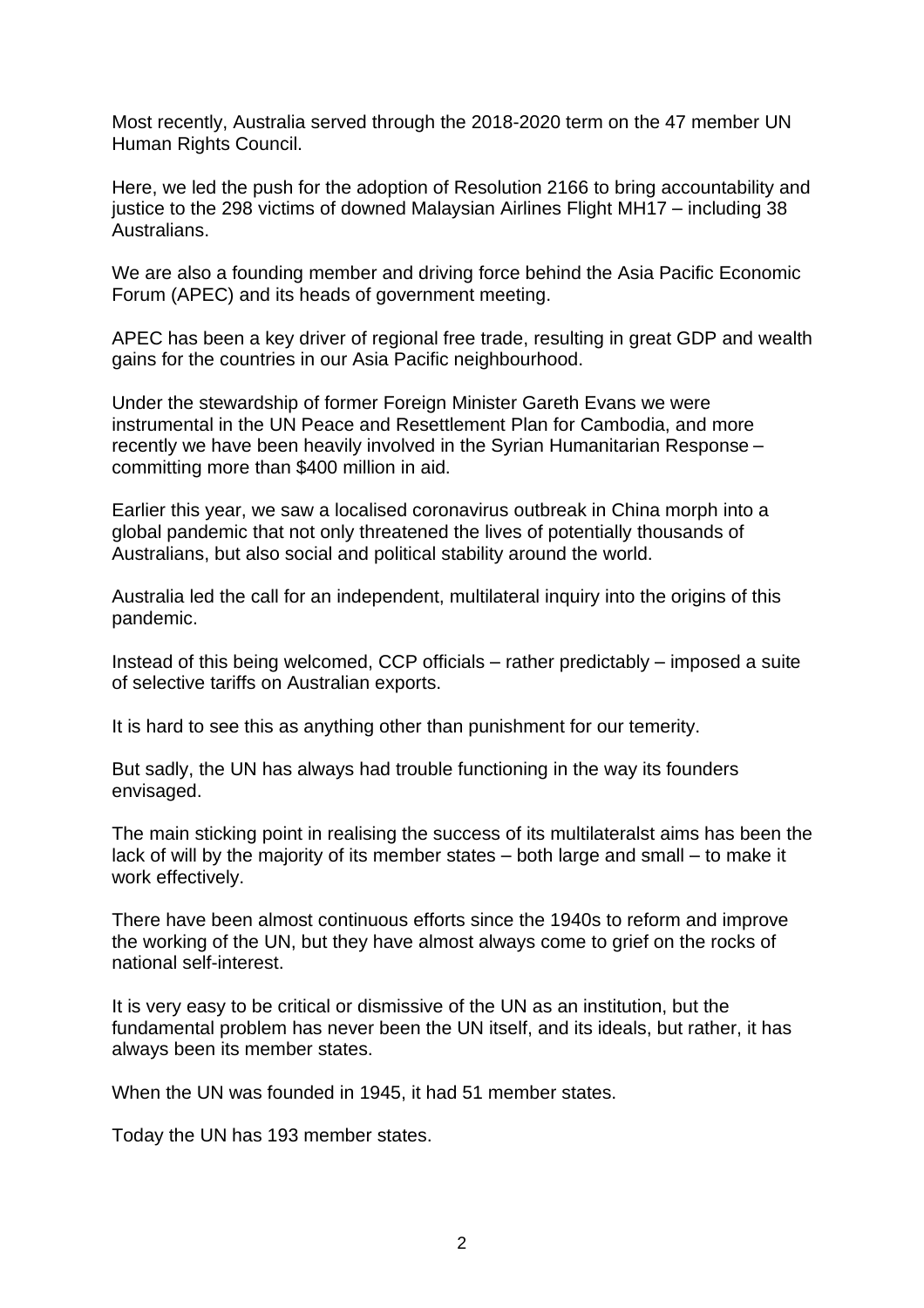The majority belong to a loose alliance of African, Middle-Eastern, Asian, Pacific and Latin American states broadly characterised as "non-aligned".

These states often have little in common, but at the UN they co-operate to protect each other's interests, often against the interests of peace and security.

In 1945 the permanent members of the Security Council naturally comprised the five victorious major powers of World War II – the United States, the Soviet Union, Britain, France and China.

It was envisaged that the Council would serve as a kind of executive committee of the UN, acting to defend peace and prevent aggression around the world.

The onset of the Cold War and the competition between communism and Western liberal democracy rendered the Council ineffective for most of the next 40 years with the US and the USSR both having the power to veto Security Council resolutions.

The same problem persists today with Russia and China forming an anti-Western bloc on the Council.

The permanent members of the Council no longer reflect the real state of the world.

Four of them are culturally European, with only China coming from outside the European cultural sphere.

Britain and France no longer hold major power status, but both still retain great cultural power.

Today, a new Security Council may have as its permanent members the United States, China, India, Russia, Japan and the European Union.

All attempts to change the composition of the Council in recent years have been thwarted by the self-interest of the existing members.

The Security Council also includes ten non-permanent members, elected by the General Assembly for two-year terms.

Naturally, the states elected tend to reflect the composition of the Assembly, with the majority coming from the "non-aligned" bloc.

The irony of critiquing the structural problems of the United Nations at a UN event is not lost on me, however, I do feel it is important that we recognise these deficiencies if we are to begin to address their change.

I also understand I am talking to an audience that is well aware of what the challenges are, and that many of you spend countless hours trying to remedy them.

However, it should be obvious that none of these reforms are possible unless there is strong leadership – and co-operation at the global level is also needed.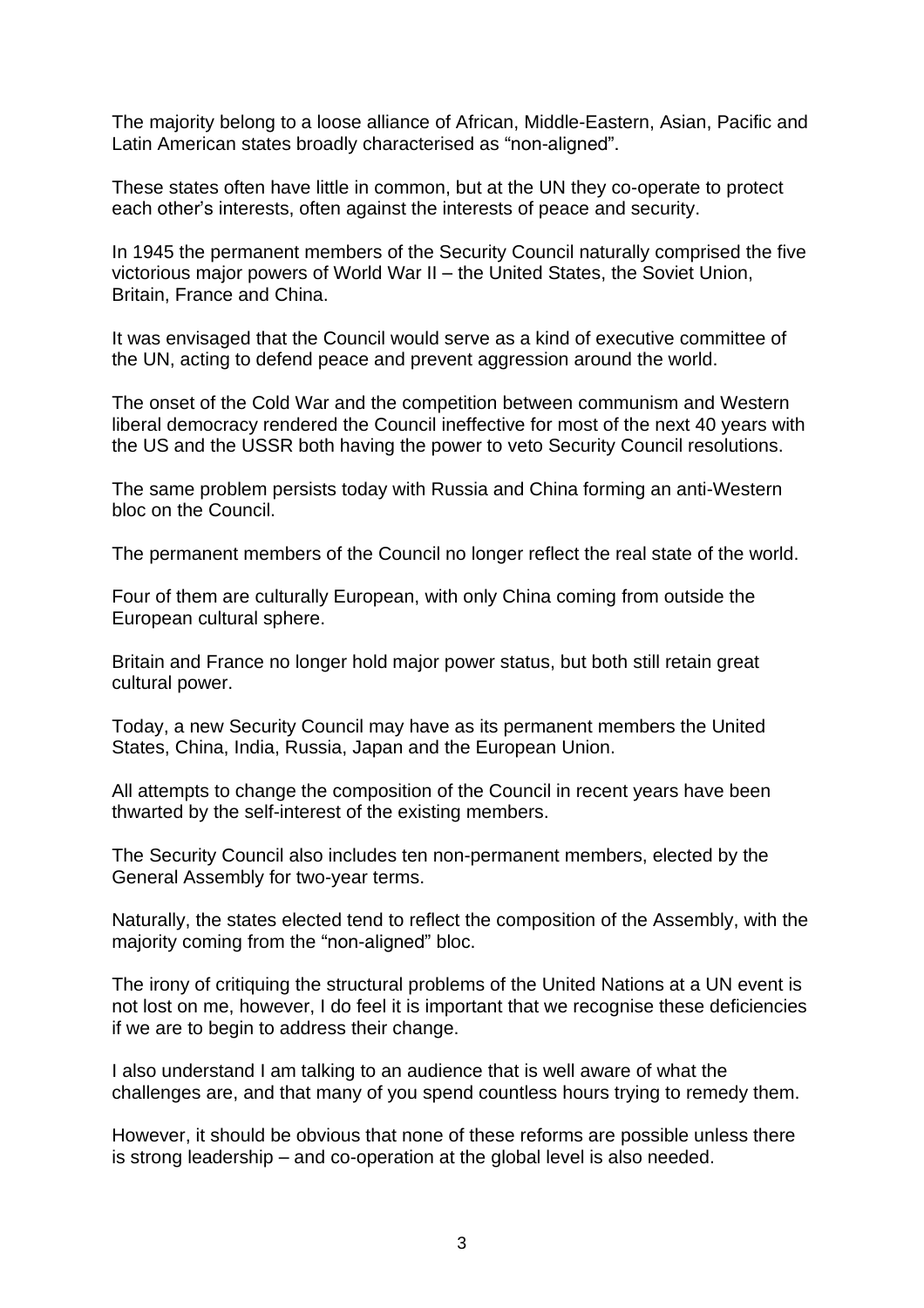As I noted, such leadership has been weak to non-existent in recent years.

It is not coincidental that a range of countries – from Poland to Cambodia, Turkey to the Philippines – have slid back towards authoritarian government, trade protectionism, populist nationalism and disregard for human rights.

They have taken their lead from what they have seen at the level of the great powers.

They do these things because they know they can get away with them.

If this retrograde trend is to be halted and reversed, leadership must come from the democratic powers, which means in the first place the United States, and also by countries within the European Union, Japan and Britain.

Much of the UN's work is done by its specialised agencies.

The Food and Agriculture Organisation, the International Civil Aviation Organisation, the International Telecommunications Union and the World Meteorological Organisation, for example, all do an excellent job without being politicised or controversial.

The same, however, cannot be said of the United Nations Educational, Scientific and Cultural Organisation (UNESCO), which has been turned into a forum for anti-Western and anti-Israel propaganda under the influence of the "non-aligned" bloc and some of the staff they have appointed to run the organisation.

This trend prompted the United States to cease funding the UNESCO in 2011 (under the administration of President Obama).

Japan, Britain and Brazil have also withheld funding to UNESCO at various times.

It is also very disturbing that UNRWA (the UN Relief and Works Agency for Palestine Refugees in the Near East) has a school curriculum and supports school text books which mandate that children be trained for belligerence against Israel, to take up arms against Israel. The last thing children need to be taught is hate.

While the UN endorses this activity, it is allowing this to stand.

As we have seen in relation to the COVID-19 crisis, there are signs that the World Health Organisation is also being politicised under Chinese influence.

Even worse is the situation at the United Nations Human Rights Council (UNHRC).

The 47 member states elected to the Council for three-year terms are supposed to – quote – "uphold human rights standards", though states which notoriously abuse human rights are regularly elected to the Council.

As in the General Assembly, these members often collude to protect each other from censure.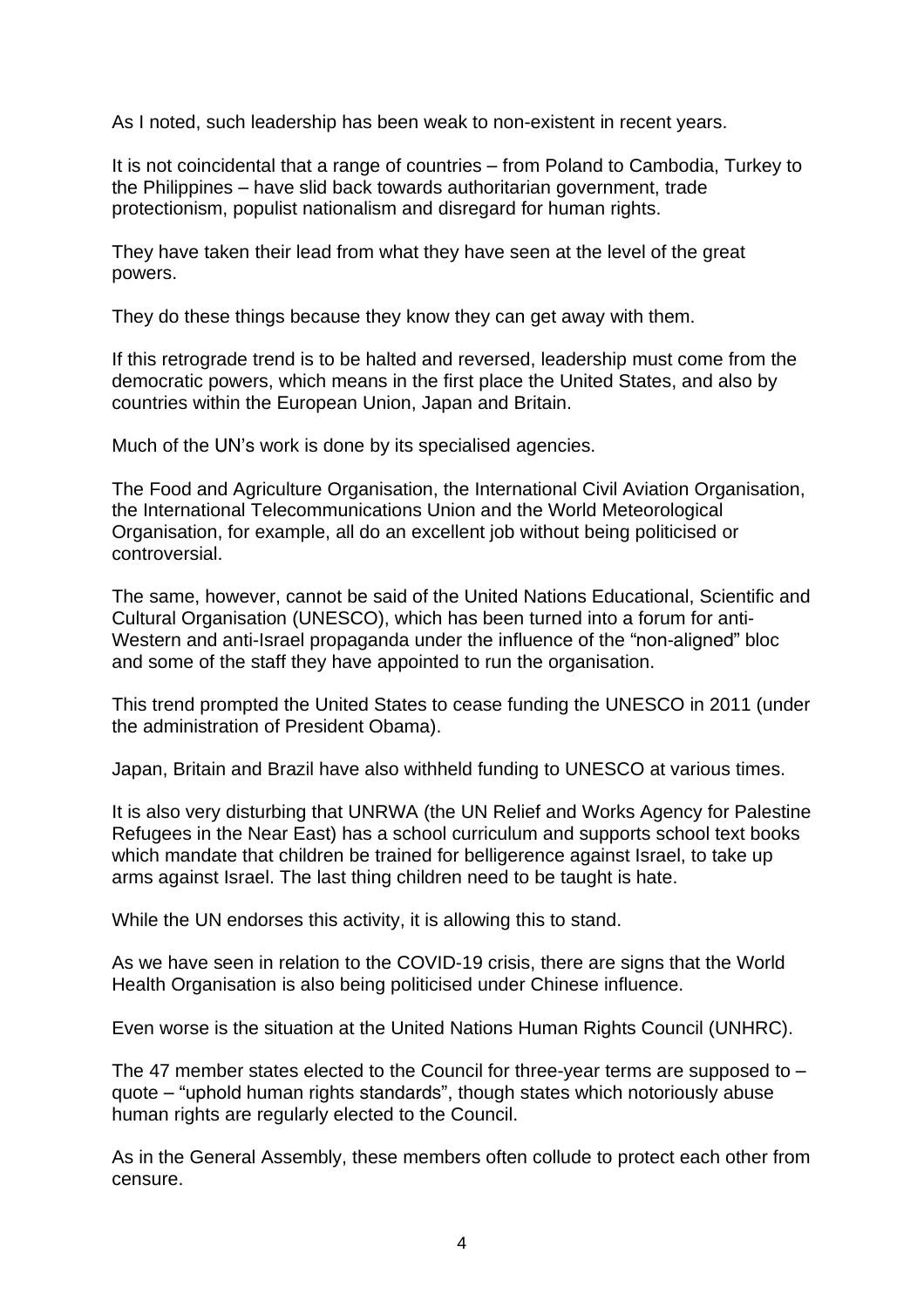As a result, the only country which is regularly condemned by the UNHRC for alleged human rights abuses is Israel, which is the only country subject to a standing agenda item.

Since its establishment in 2006, the UNHRC has condemned Israel on dozens of occasions.

They rarely condemn human rights abuses in, for example, China, Russia, Zimbabwe, Turkey, Sudan or Saudi Arabia.

Israel is the only country in the Middle East with free elections, free media, free trade unions, free civil society, freedom for all religions, and freedom for women and for LGBTI people.

Yet it is regularly condemned by a Council dominated by countries which have none of these things and which demand a far higher moral standard by other states than they do of themselves.

The most astonishing example in recent times of the gross bias and ineffectiveness of the UNHRC is its silence over China's imprisonment in labour camps of over a million Muslim Uighurs in Xinjiang, its continued repression of the human rights of its own citizens, its increasing disregard for even the nominally guaranteed autonomy of Tibet, and most recently its blatant violation of Hong Kong's status as a selfgoverning region.

As legislators around the world have observed these violations of human rights, and the inability and unwillingness of established global organisations to address these violations, they have turned to forming alternate organisations; the Inter-Parliamentary Alliance on China is one such example.

This year IPAC has sponsored research into forced labour and forced sterilisation in Xinjiang, and as recently as this week, research into forced labour in the Tibet Autonomous Region.

When even the United Nations Department of Economic and Social Affairs (DESA) has endorsed China's BRI through the Sustainable Development Goals (SDGs), knowing that many countries have fallen into debt traps resulting from being unable to repay the loans and losing infrastructure and land in order to settle the debt, this has encouraged like-minded democracies to form their own organisations.

Cumulatively and qualitatively, these human rights violations in China represent the most widespread and urgent effrontery to human rights by any major state in the world.

Far from condemning China's behaviour, the UNHRC has invited Chinese officials to state Beijing's official position, and when there was contestation about the governance of Hong Kong and whether the Treaty signed with the United Kingdom and witnessed by the international community would be honoured, the UNHRC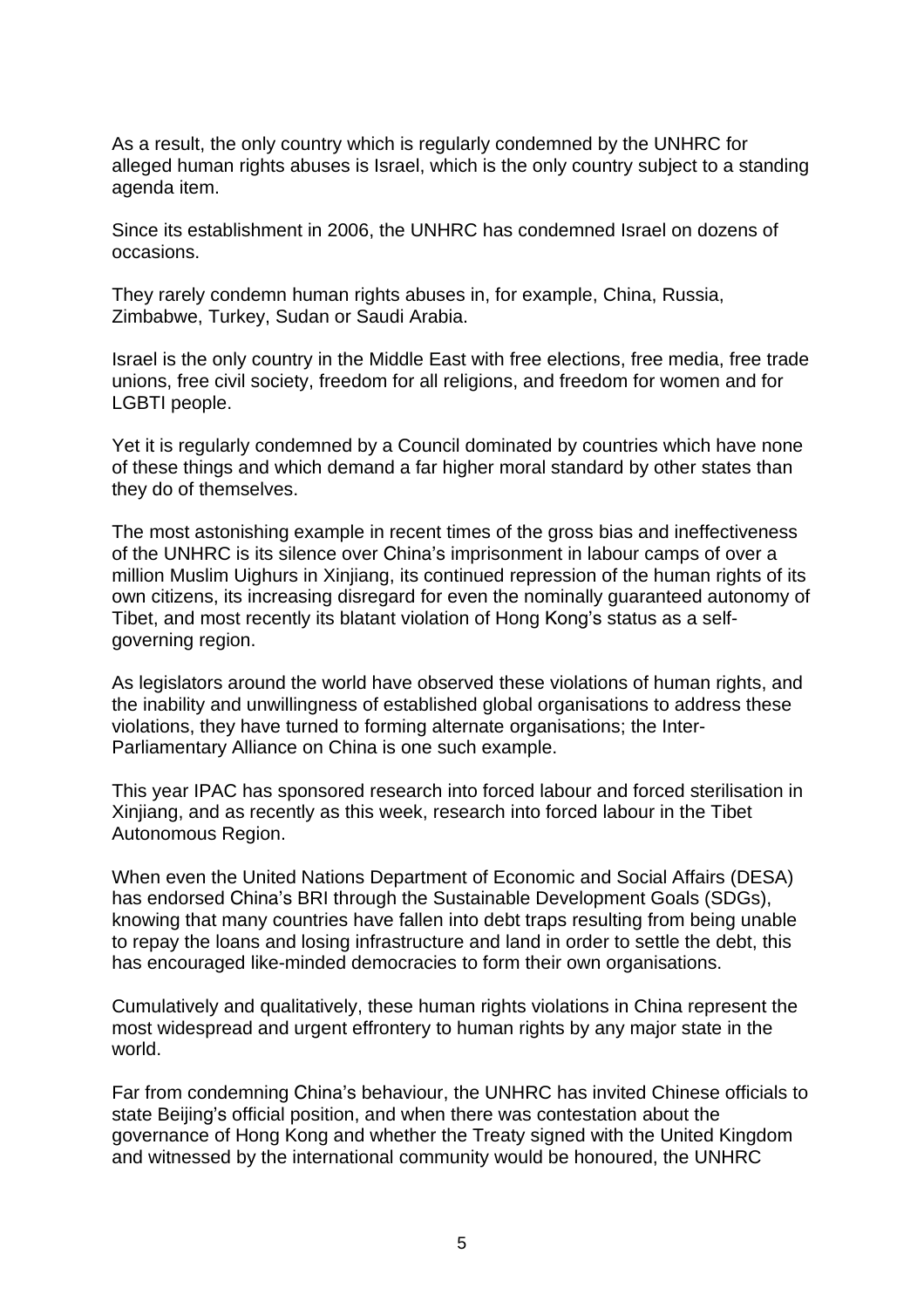invited Beijing's appointed Chief Executive of Hong Kong, Carrie Lam, to address the Council – without any debate.

Of course, associations of democratic states need not be formal organisations.

In a recent essay in the *Australian Foreign Affairs* publication, The Australian Labor Party's Shadow Foreign Minister, Penny Wong, calls for – quote – "new, informal associations of countries with common interests, forming compacts on pressing issues where global consensus is elusive."

She specifies the urgent need to build a stronger strategic and economic relationship with India, something to which the current Australian government has not devoted nearly enough attention.

Here, I would add that we need to work on a new security architecture in the Indo-Pacific region, working not just with India but also with Indonesia, Singapore, Malaysia, Thailand, Vietnam, Japan, South Korea and, yes, Taiwan.

Since these would be "informal associations of countries with common interests", it can include Taiwan without violating the One China policy we have adhered to since 1972.

Sadly, I don't think there is much prospect at present of the major democracies having the resolve to seriously take up the challenge of fundamental reform of the UN.

In fact, there has seldom been a moment in the whole Post-War era when, what we used to call the *Free World*, has suffered such a leadership vacuum as we see at present.

This didn't begin, nor does it end with the election or elevation of one leader.

Freedom House found that 2019 was the fourteenth consecutive year of decline in global freedom.

The gap between setbacks and gains widened compared with 2018, as individuals in 64 countries experienced deterioration in their political rights and civil liberties while those in just 37 experienced improvements.

The negative pattern affected all regime types, but the impact was most visible near the top and the bottom of the scale.

More than half of the countries that were rated Free or Not Free in 2009 have suffered a net decline in the past decade.

A similar finding from the Lowy Institute in 2018 found that only 47% of Australians aged 18-44 years of age say 'democracy is preferable to any other kind of government' – this is what led me to start in the Australian Parliament, the Parliamentary Friends of Democracy, a bipartisan group of like-minded parliamentarians.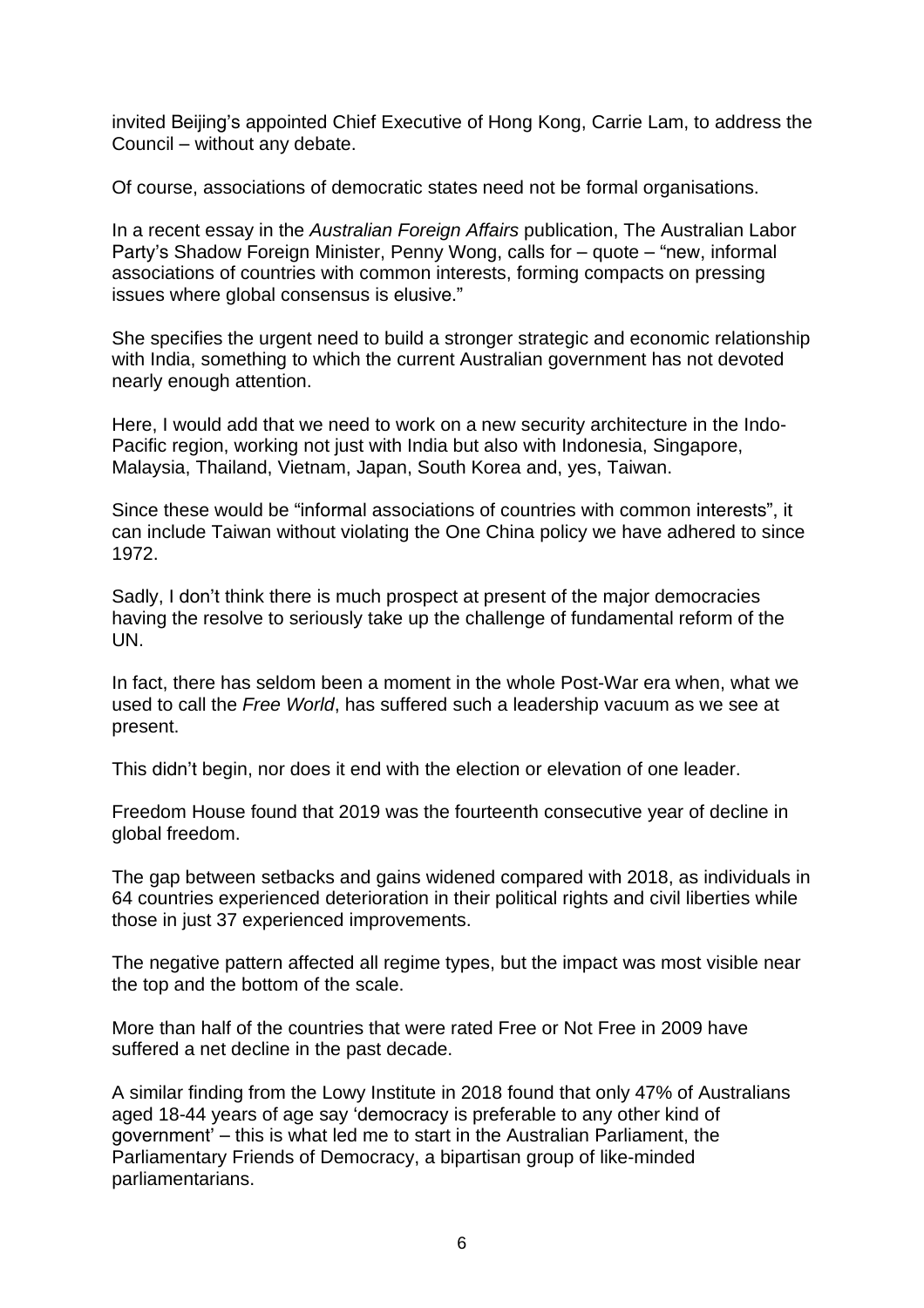And let me tell you, at the time this was a controversial endeavour!

But maybe the unprecedented simultaneous challenges of the COVID-19 pandemic, human-induced climate change and the increasingly dangerous belligerence of the Chinese and Russian regimes will inspire a new generation of courageous leadership in the democratic world.

Or maybe it won't, but I'm an optimist here and I live in hope.

Australia cannot, on its own, influence this trend.

But in concert with the countries I mentioned earlier, particularly India and Japan, we can make a contribution.

We should be working much harder to do so.

We can also rely on our strong alliance with the United States.

Australia is one of America's oldest and most reliable allies.

As John Curtin, a former Australian Prime Minister, and much revered wartime leader, wrote in 1941:

*"Without any inhibitions of any kind, I make it quite clear that Australia looks to America, free of any pangs as to our traditional links or kinship with the United Kingdom."*

We are very proud of our friendship with the United States.

And it is the United States of America on which the United Nations most relies – even if some member states do not wish to acknowledge this reliance.

I do not think it is too strong to say that without the United States' support, there would be a great diminution of the United Nations.

As the recent AUSMIN talks in Washington in July demonstrated, that behind the scenes Australia continues to work constructively with Secretary of State Pompeo and Secretary of Defence Esper.

The AUSMIN communique noted:

*"The Secretaries and Ministers reaffirmed that the Indo-Pacific is the focus of the Alliance and that the United States and Australia are working side-by-side, including with ASEAN, India, Japan, the Republic of Korea, and Five Eyes partners, to strengthen our networked structure of alliances and partnerships to maintain a region that is secure, prosperous, inclusive, and rules-based."*

That will remain true, and perhaps even more so, after next January.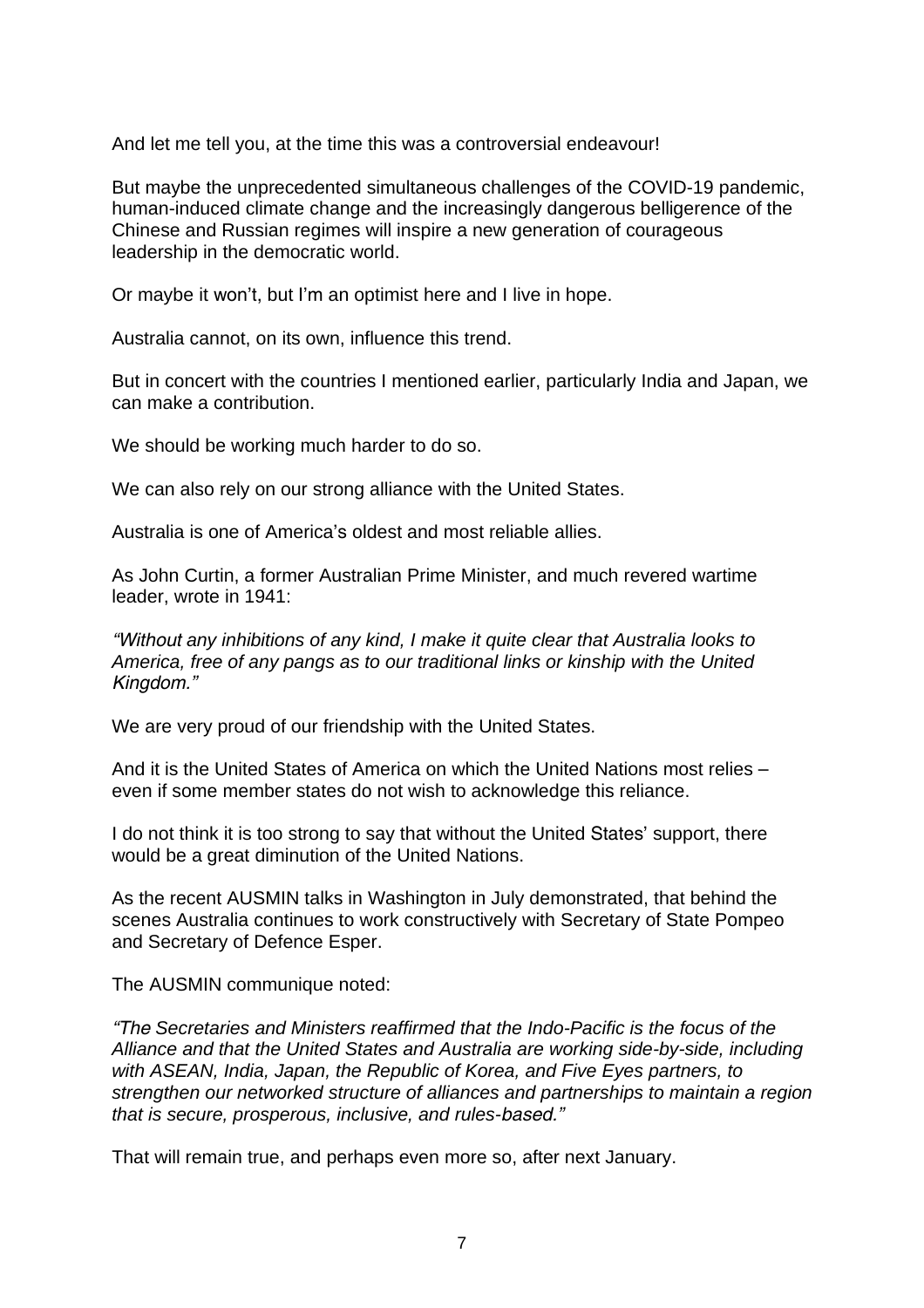Not surprisingly, the focus of the AUSMIN talks was Beijing's recent behaviour – both domestically and internationally.

The communique expressed "deep concern about the [Chinese] government's efforts to undermine the "One Country, Two Systems" framework and to erode Hong Kong's autonomy and freedoms in violation of its obligations under the Sino-British Joint Declaration."

It condemned China's "campaign of repression of Uighurs in Xinjiang."

It "re-affirmed Taiwan's important role in the Indo-Pacific region as well as their intent to maintain strong unofficial ties with Taiwan."

It "affirmed that Beijing's maritime claims are not valid under international law.

Specifically, it "affirmed that the PRC cannot assert maritime claims in the South China Sea based on the 'nine-dash line,' 'historic rights,' or entire South China Sea island groups, which are incompatible with the United Nations Convention on the Law of the Sea."

When addressing these concerns, we must reject arguments which can be construed as xenophobic and racist and combat these evils wherever they may lurk. And these are evil.

Doing this in a way which is not seen as an attack on the Chinese people or on China's legitimate national interests will not be easy but is a necessary discipline.

China is a great power, and entitled to the respect that goes with great power status.

I want to see a strong, stable, united, prosperous and peaceful China with a natural sphere of influence that should be resolving regional problems, not stoking them.

But there is now a broad consensus in Australian politics that the recent expansionist and irredentist tendencies in Chinese foreign policy must be confronted, along with serious human rights abuses within its borders.

Not to do so would be an affront to our own values.

The deterioration in China's relations with the West, including with Australia, is entirely the result of President Xi's neo-Stalinist domestic policies and his belligerent and hegemonic behaviour in the international arena, particularly in our immediate region.

China's blatantly illegal abrogation of Hong Kong's status as an autonomous region, which China willingly signed up to in 1984, is only the latest example of his unacceptable behaviour.

Expert in International Law and former DFAT official Malcolm Jorgensen has noted that: